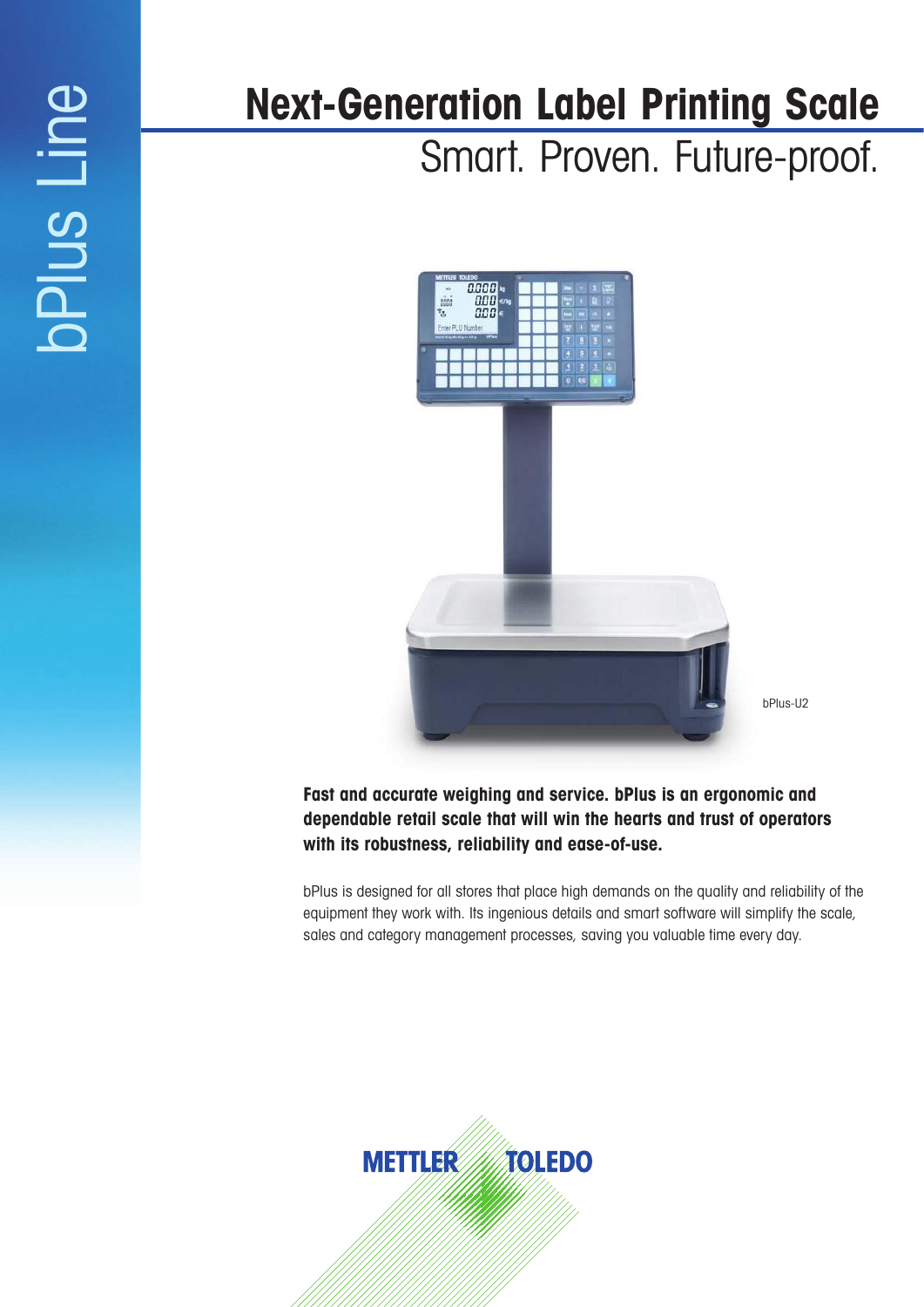# **bPlus**  Small Details. Big Difference.

**bPlus is perfect for retailers who are looking to invest wisely in future proof weighing technology that will help them focus on what really matters: sales and profit. That's why every part of a METTLER TOLEDO bPlus scale is carefully engineered to provide you with outstanding benefits. The difference is in the details.**

Be prepared for the future with the latest features for investment protection. bPlus offers a fast and flexible light touch keyboard, uses less standby power and enables quick paper roll changes from the top. bPlus combines simple ergonomic operation and high functionality at the service counter – setting the new standard in its performance class.



# **Easy Operation.**

Logical menu structure for simplified navigation, faster and more flexible keyboard and proven functionalities, extended with many new and exciting possibilities: bPlus continues the success story of METTLER TOLEDO label printing scales.



**Quality.**

bPlus lives up to every expectation associated with quality. Stylish design, top-quality components like an incredibly fast printer and aluminium housing – plus all the carefully considered details combined to create a tangible difference.



**Smart Management.**

Keep firmware and configurations data up to date and optimize the operational uptime and system continuity with feature-rich and legally compliant application software. bPlus enables a convenient setup and configuration by scale configuration software or easy USB configuration loading.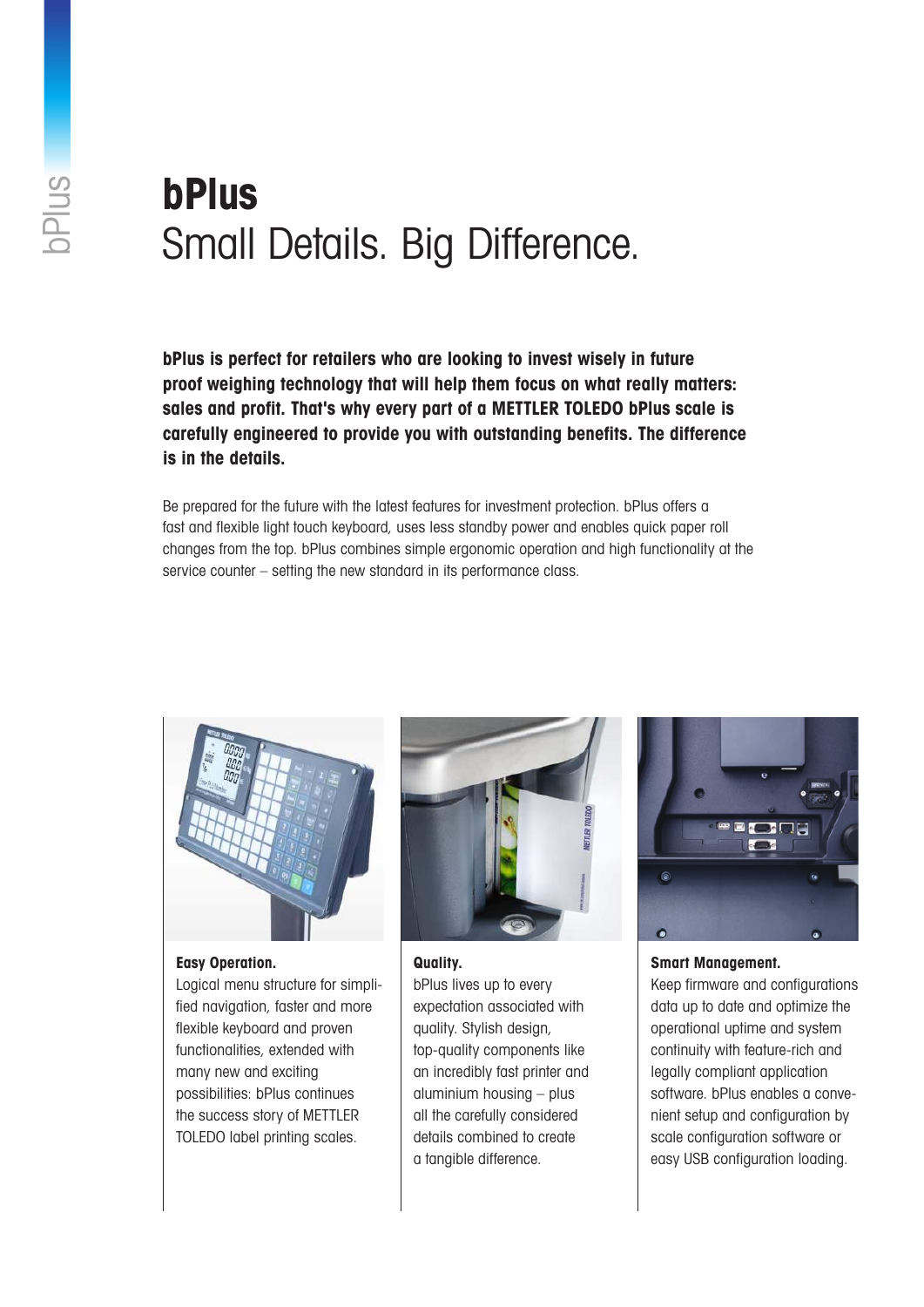# **Outstanding readability**

The LCD operator display and keyboard housing is adjustable, offering users outstanding readability even in brightly lit store environments and under difficult lighting conditions such as direct sunlight. The ergonomicallydesigned adjustable keyboard requires less space in narrow environments.

#### **Hygienic design**

The stainless-steel weighing plate is easy to clean, while the scale housing is made of aluminium with impact and scratch resistant surfaces, designed to eliminate unnecessary crevices that could harbor dirt and grime.



#### **Flexible keyboard layout**

42 individually configurable PLU preset keys, each of which can be doubly assigned, as well as additional configurable function keys, give sales employees quick access to the product range. The light touch keys allow a highspeed touch recognition which ensures a fast, accurate and error-free operation.

## **Rapid paper change**

Changing the paper roll is quick and easy with the bPlus thanks to convenient access to the printer unit from above and its stable mechanism.



# **Fast label printing**

Who's next, please? The highspeed printer on the bPlus keeps the pace of service high to maximize sales. It also enables small size barcode printing as well as vertical printing.

## **Lower energy costs**

In longer pauses between service, the bPlus automatically goes into the energysaving standby mode – but a brief touch of any key is all it takes for the scale to be ready for action again.

# **Optimized work process**

Convenient changeovers between serving and pre-packing, basket total function, QR-code support, automatic label format recognition, fast price changes and online price updates – and much more! The bPlus scale software combines know-how with global experience, resulting in optimal work processes in every situation.

#### **Convenient data management**

Network connection either via LAN or wireless, automatic backups, real time server data look up, transmitting and securing item and configuration data via USB sticks: a broad spectrum of smart management functions make data security and data management easier and faster.

# **For more information and videos, visit: www.mt.com/retail-bPlus**



# **Optimum support in the fresh food category**

- Fast weighing, serving and labeling compliant with today's regulations
- Proven, mature software extended with next-generation functionalities
	- Professional PC-software for integration with ERP system
	- Smart management for optimal data integrity and operational uptime of the scales